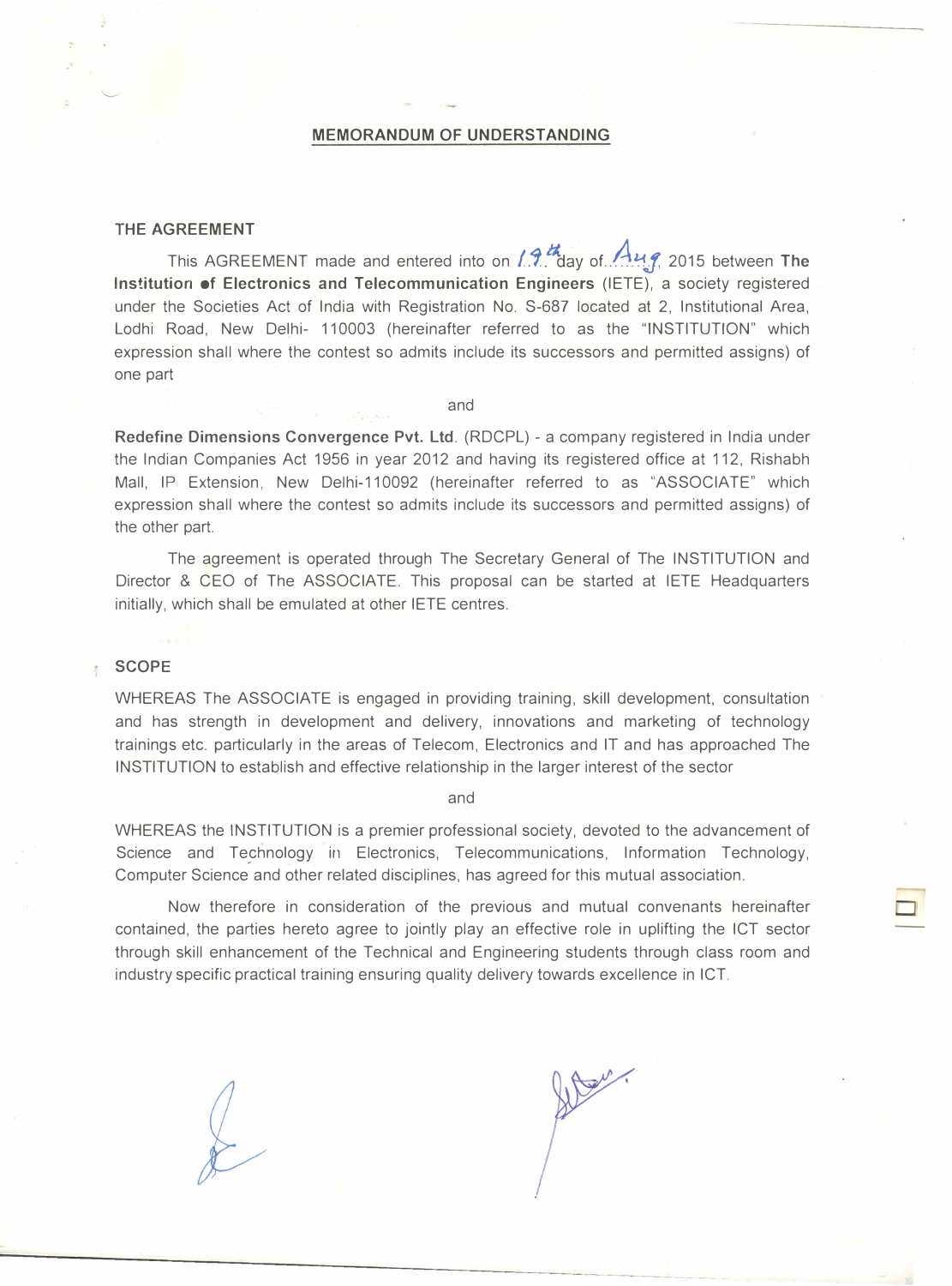#### **Objectives**

- Design, develop and deliver programmes ensuring required quality in ICT domain which in turn will lead to professional courses as per the industry requirements and making aspirants employable.
- To be quality skill enhancement partner and projects/system integrator for corporate and government agencies
- Faculty Development Programmes (FOP) for institutions and skill training partners
- Working closely with industry for establishing the curriculum as per its requirements and also with academia in order to enhance the quality of Technical and Engineering education in the country.
- Enhancing skills of students/aspirants through internship and vocational training.
- Playing an effective role in the ongoing Govt. initiative on "Skill Development Mission" with a view to contribute to the overall target of skilling/upskilling 500 million people in India through p-p-p (public-private-partnership) programmes in skill development. Also making efforts towards setting up a "Centre of Excellence" in order to enhance the competency level of aspirants and the faculty for Technical & Engineering education.

# Role of the INSTITUTION

ł.

- (i) The INSTITUTION shall provide the available infrastructure & basic amenities such as electricity, water, telephone, etc.; suitable and ready for delivering the training courses and other activities in conjunction with the ASSOCIATE in the scope.
- (ii) The INSTITUTION shall provide a workable space/ room with basic amenities for the staff of The ASSOCIATE to facilitate marketing & related activities for successful outcome of joint activities.
- (iii) The INSTITUTION shall help to develop market through its existing established network and would support in marketing exercise.
- (iv) The INSTITUTION shall nominate a coordinator as a point of contact (POC) for ASSOCIATE for proper operation of MoU.
- (v) The INSTITUTION shall treat ASSOCIATE as a training partner for joint activities for mutual benefits.

## Role of the ASSOCIATE

(i) The ASSOCIATE shall utilize its strength to align with various skill development programmes and initiatives to meet the objectives of The INSTITUTION. It shall accordingly design and deliver various programmes within the overall scope of MoU.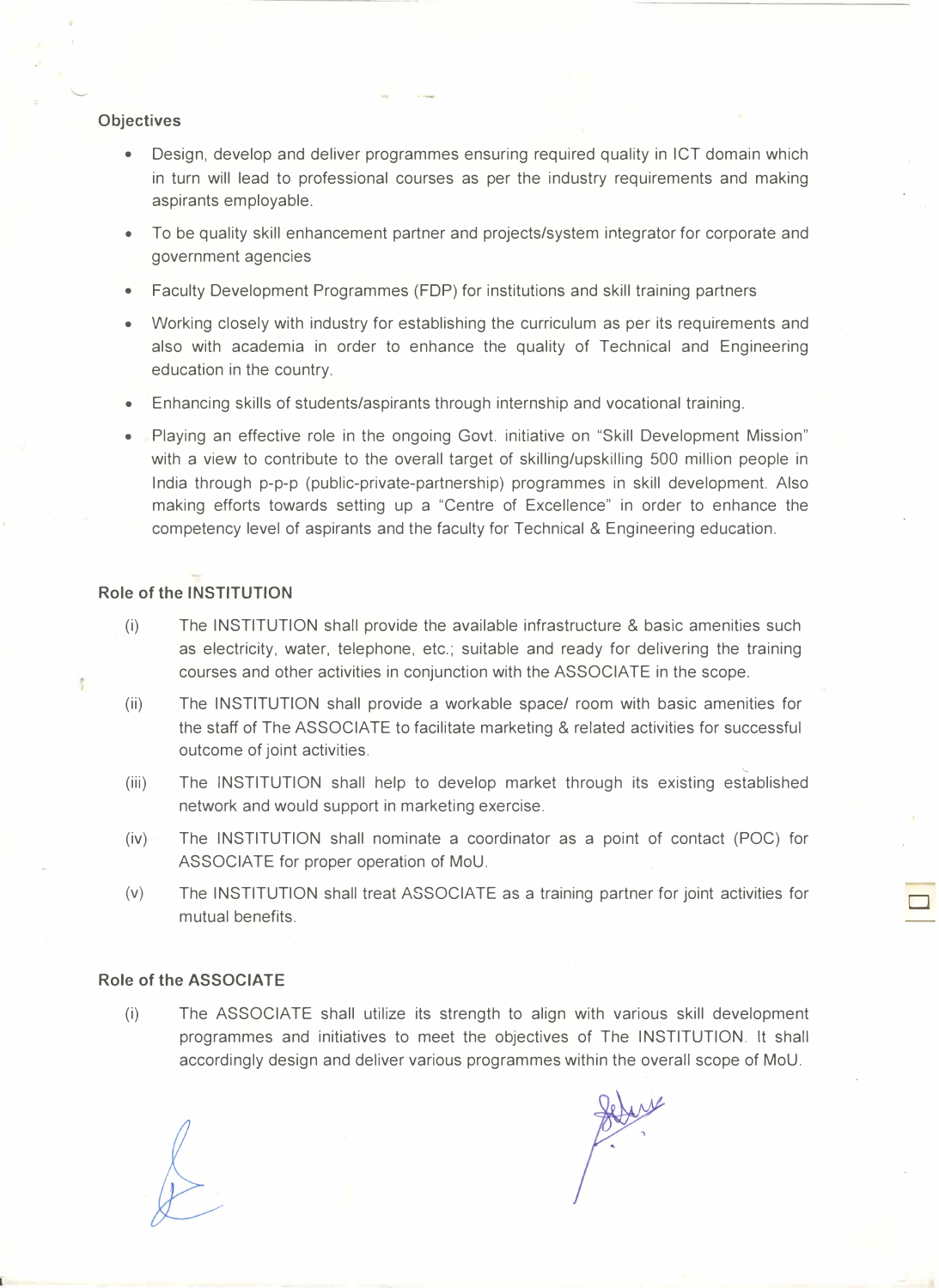- (ii) The quality delivery is the responsibility of The ASSOCIATE and The ASSOCIATE would have to have in-house or engage the required manpower and the faculty as per the requirement, in conjunction with the INSTITUTION.
- (iii) The ASSOCIATE shall design, develop and provide required course materials & practical training to the students.
- (iv) The ASSOCIATE shall market the programmes to make them successful. It shall also guide and support the students for proper placement.

# JOINT RESPONSIBILITIES:

- 1. Marketing & mobilization of the students shall be carried out jointly as per mutual agreed terms.
- 2. Promotion for the programmes undertaken shall be advertised/ propagated through respective websites of the parties.
- 3. Technical workshops/ promotional workshops within the scope of the MoU.
- 4. Assessment of the courses shall be carried out jointly by both the paerties.
- 5. Successful business models developed shall be emulated at other IETE Centres, as per mutual agreement with other IETE Centres.

# FINANCIAL ARRANGEMENT

Ť

- 1. Course fee shall be decided in mutual agreement by both the training partners for all the programs to be conducted jointly by The Institution of Electronics & Telecommunications Engineers (IETE) with M/s Redefine Dimensions Convergence Pvt Ltd. (RDCPL).
- 2. For courses under the purview of SSCs, fee from the students shall be collected as per the allotment of seats by SSCs to respective training partners, i.e. 'The INSTITUTION' or 'The ASSOCIATE', or shall be collected by different parties as the case may be.
- 3. ESCROW Accounts shall be created by The INSTITUTION, and by The ASSOCIATE.
- 4. Promotional costs as mutually agreed shall be offset against total revenue to be shared.
- 5. Direct Marketing cost (say advertisements in newspaper, arranging an event at the INSTITUTION) shall be shared by both parties in the ratio of 50:50.
- 6. Revenue sharing mechanism:
	- a. The ASSOCIATE (Redefine Dimensions Convergence Private Ltd): 60%
	- b. The INSTITUTION, IETE: 40%
- 7. The revenue sharing shall be done within 15 days once the payment is realized.
- 8. The INSTITUTION shall not be liable for discharging any financial commitments made by the ASSOCIATE or vice-versa.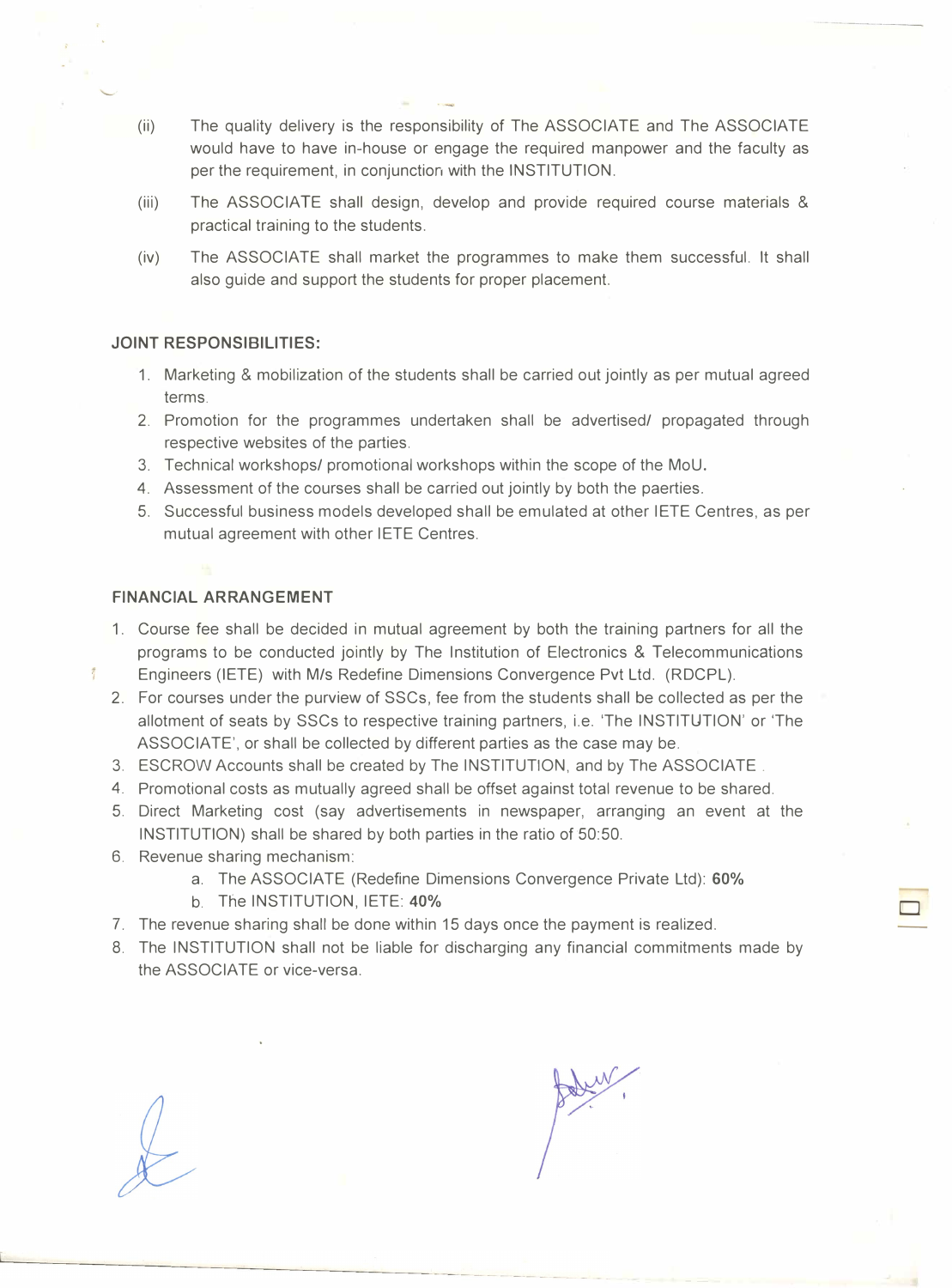## Duration and Termination of Agreement

MOU shall be effective from the date of signing and shall remain in force for a period of two years. It shall automatically be renewed for next two years until & unless discontinued by either party.

The INSTITUTION has the right to terminate the agreement for non-performance of the ASSOCIATE, based on half yearly detailed reviews.

In case the ASSOCIATE intend to terminate the contract, it shall communicate the INSTITUTION six months in advance and in addition it shall meet all its obligations for the running or announced batches. In case of even long duration batch (if any), it is obligation of the ASSOCIATE to make it successful.

## Confidentiality

The INSTITUTION agrees and confirms that all Intellectual Training Material shall at all time vest in and remain with and belong to the ASSOCIATE and cannot be used for at least two years from the date of termination/ completion. The INSTITUTION shall not be liable for any suit on account of demands for infringement of copyright etc. by the ASSOCIATE which has no nexus with the objective of the MoU.

## General Provisions

 $\frac{1}{2}$ 

- (i) Both the Parties have full power and authority to enter into this MoU and take any action execute any documents required by the terms hereof; and that this MoU, entered into has been duly and validly executed and delivered, and is a legal, valid, and binding obligation of, enforceable in accordance with the terms hereof; and that the executants of this MoU are duly empowered and authorized to execute this MoU and to perform all its obligations in accordance with the terms herein.
- (ii) This agreement shall not be binding for any other agreement for either party. Parties shall be free and independent to carry on other services and trainings besides that covered under the scope of this agreement.
- (iii) The ASSOCIATE & The INSTITUTION shall perform their duties in strict compliance with all applicable laws in India along with rules and regulations of duly constituted Govt, authorities in India and shall obtain all licenses, restrictions or other approval, if any, required by laws in India in connection with the services to be rendered hereunder.
- (iv) The ASSOCIATE shall strictly follow the INSTITUTION norms, rules and regulations for conducting the programs and shall maintain the INSTITUTION high standards.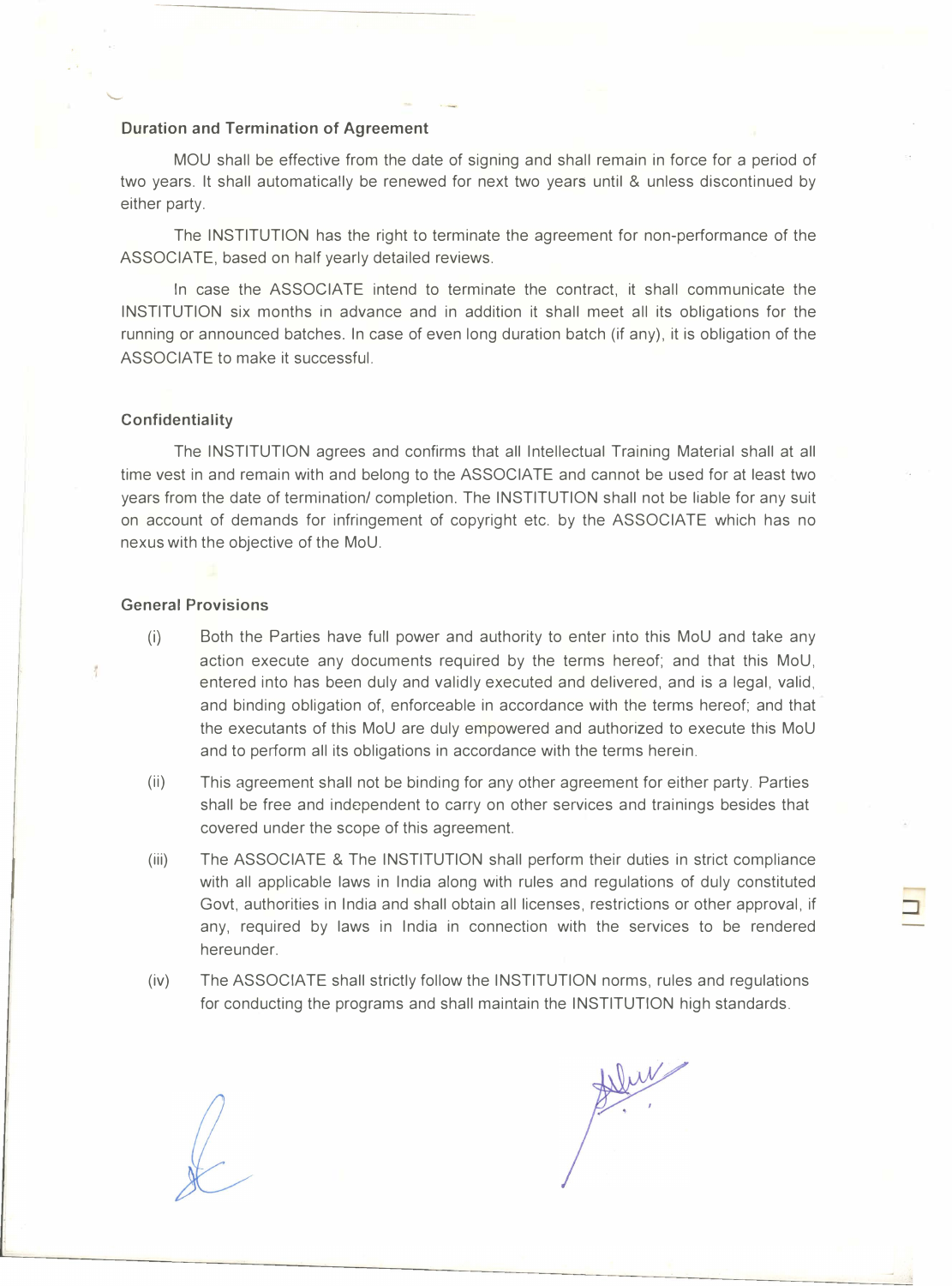- (v) All courseware provided by the ASSOCIATE is its copy right. Confidentiality of same shall be maintained and the INSTITUTION should ensure it is not replicated in the other Centre's of IETE or outside.
- (vi) Both parties can use logo, trade name, course modules & other related materials for promotion of the courses to be conducted jointly within the scope of this MoU.
- (vii) Both parties shall promote the arrangement and courses through respective websites

## STEERING COMMITTEE

The MoU Provisions for constitution of a steering Committee with the following constitution with a view to operate the agreement quite meaningfully and successfully:

- (1) Chairman , Skill Development & Industrial Chairman Coordination Committee, INSTITUTION (2) Secretary General, INSTITUTION Member (3) Director & CEO The ASSOCIATE Member
- (4) Vice President, The ASSOCIATE Member
- NB: The quorum of the meeting of the steering committee shall be the Chairman plus TWO members. In the absence of Chairman, Secretary General, IETE shall chair the steering committee. The functions of the steering committee shall be to oversee the planning and meaningful execution of the Agreement as delineated below:
	- (1) To ensure effective collaboration with industry for improved employability.
	- (2) To participate effectively and get integrated with skill development mission
	- (3) To bring Academia and industry on a common platform and evolving strategy to map the requirements of each other and competent manpower to industry with updated employable knowledge.
	- (4) To evolve and agree on the courses, modules, delivery methodology and size of the batches; frequency and period of the courses.
	- (5) To work for certification & recognition of the programmes and issuing certificates jointly.
	- (6) To provide guidance, direction and approval regarding methodology for marketing of programmes and training courses.
	- (7) To carryout detailed period review of the progress made and handle the issue extension or termination of the agreement based on the review.
	- (8) To suggest and approve amendments in MoU, if so required.
	- (9) To handle the issues of dispute and the directions given by the committee to resolve the dispute will be final before moving to the court.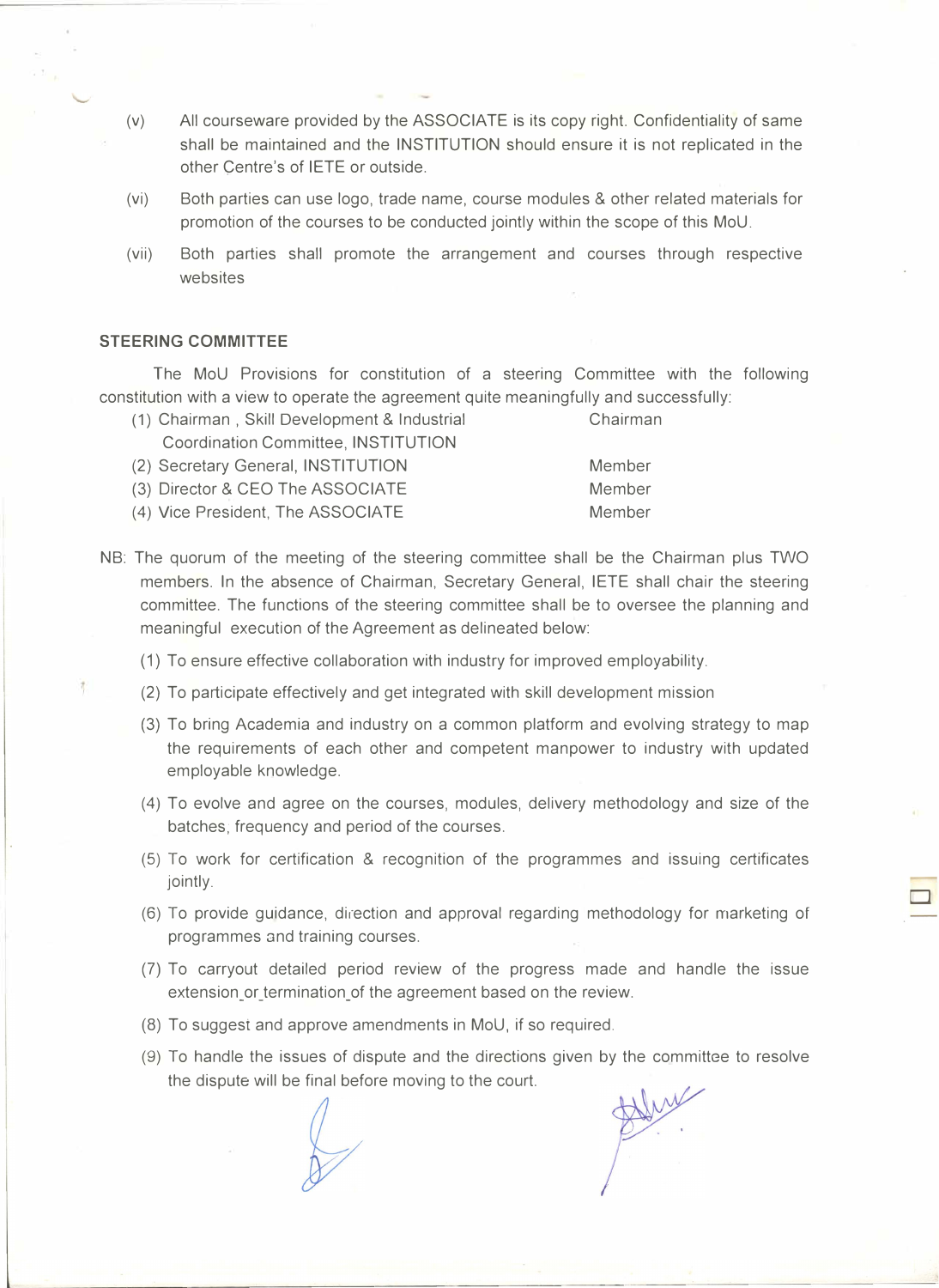(9) To handle the issues of dispute and the directions given by the committee to resolve the dispute will be final before moving to the court.

### Force Majeure

The Parties shall not be liable for any failure to perform any of its obligation under this MOU if the performance is prevented, hindered or delayed, by reason of war, or hostility, acts of the public enemy, civic commotion, sabotage, act of state or direction from Statutory Authority, explosion, epidemic, quarantine restriction, strikes and lockouts (as are not limited to the establishments and facilities of M/s Redefine Dimensions Convergence, Pvt Ltd.), fire, floods, natural calamities or any act of God (hereinafter referred to as event), provided notice of happening of any such events given by the affected party to the other, within 21 calendar days from the date of occurrence thereof, neither party shall, by reason of such event, be entitles to terminate the MOU, nor shall either party have any such claims for damage against the other, in respect of such non-performance or delay in performance. Provided service under the MOU shall be resumed as soon as practicable, after such event comes to an end or ceases to exist. Each party shall promptly inform the other of the existence of Force Majeure event and shall consult together to find a mutually acceptable solution.

#### **Notices**

Unless otherwise provided herein, all notices or other communications under or in connection with this MOU shall be given in writing and may be sent by personal delivery or post or courier or facsimile. Any such notice or other communication will be deemed to be effective if sent by personal delivery, when delivered, if sent by post, two days after being deposited in the post and if sent by courier, one day after being deposited with the courier, & if sent by facsimile when sent (on receipt of a confirmation to the correct facsimile number).

## **Arbitration**

- In the event of a dispute between the ASSOCIATE and the INSTITUTION arising out of, or relating to this Agreement, its interpretation or performance hereunder, the parties shall exert their best efforts to resolve the dispute amicably through negotiations.
- In case of any disagreement and dispute and the parties fail to mutually resolve the issue; both parties shall appoint an Arbitrator that is mutually agreeable and shall be settled as per Indian Arbitration Act.
- Further, in case the parties failed to resolve the dispute; this Agreement shall be governed by and construed in accordance with the law within the state of Delhi, India. Jurisdiction shall be Court of Delhi.